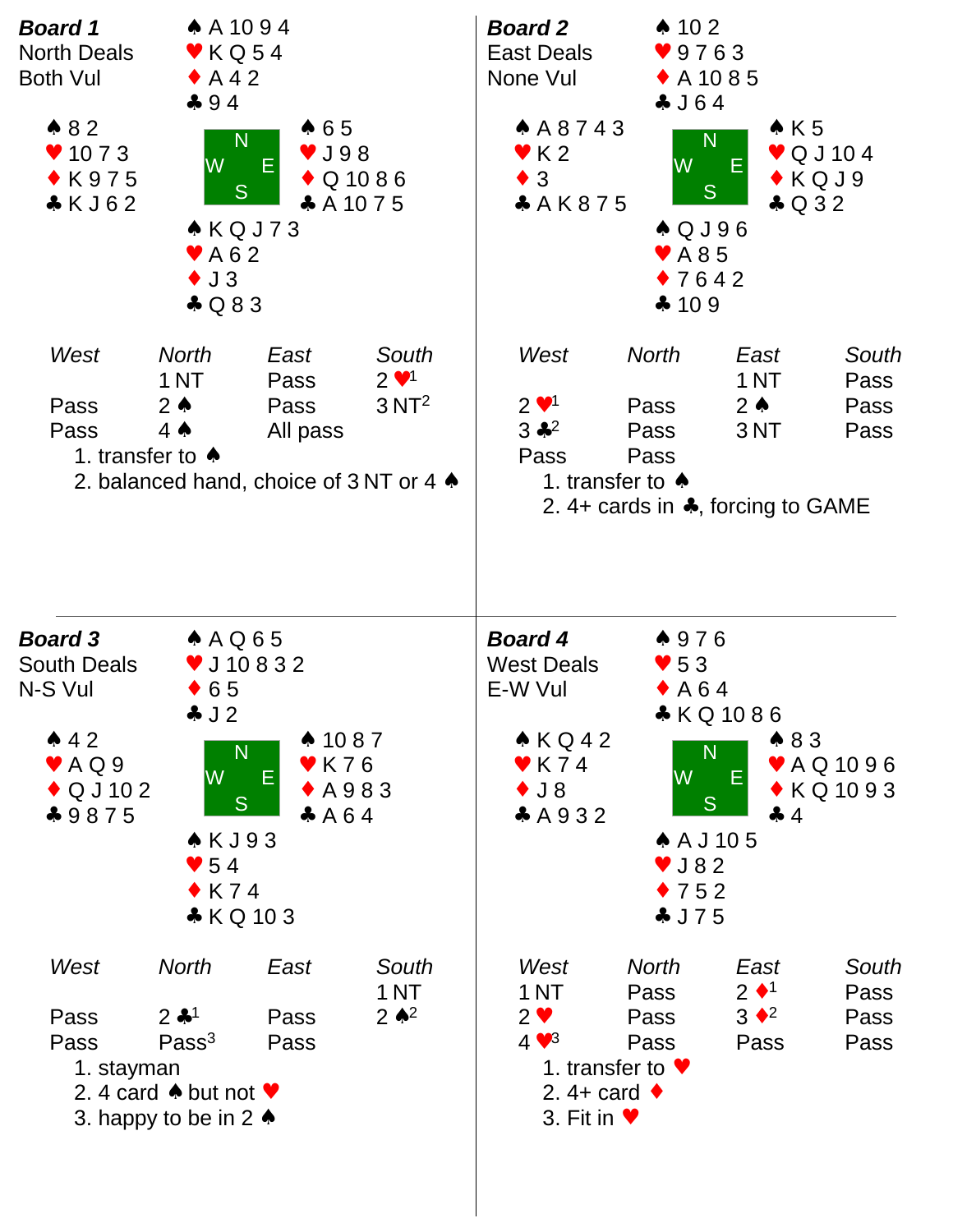| <b>Board 5</b><br><b>North Deals</b><br>None Vul<br>$\bullet$ 75<br>$\blacktriangledown$ J875<br>$\triangle$ A J 3<br>4J982 | $\clubsuit$ J93<br>$\blacktriangleright$ A4<br>$\bullet$ Q 10 8 2<br>$*KQ63$<br>A K62<br>N<br>$\bullet$ 1063<br>W<br>9764<br><sub>S</sub><br>$-105$<br>$\triangle$ Q 10 8 4<br>$\blacktriangleright$ KQ92<br>$\bullet$ K5<br>A 74                               |                                                                                         |                                       | $\bullet$ 86<br><b>Board 6</b><br>♥ Q J 10 9 3 2<br><b>East Deals</b><br>N-S Vul<br>$\triangle$ 1093<br>$\clubsuit$ K 2<br>$\triangle$ KQ73<br>$\clubsuit$ J 94<br>N<br>986<br>$\blacktriangleright$ A 54<br>W<br>Ε<br>$\triangle$ Q 8<br>$\bullet$ K754<br>S<br>$\clubsuit$ J 10 9 5 4<br>A Q 8<br>$A$ A 10 5 2<br>$\blacktriangledown$ K 7<br>$\bullet$ A J 6 2<br>$-763$ |                                                                                                                                                                                                                                                                                                                                                                                             |                                                                                         |                               |  |
|-----------------------------------------------------------------------------------------------------------------------------|-----------------------------------------------------------------------------------------------------------------------------------------------------------------------------------------------------------------------------------------------------------------|-----------------------------------------------------------------------------------------|---------------------------------------|-----------------------------------------------------------------------------------------------------------------------------------------------------------------------------------------------------------------------------------------------------------------------------------------------------------------------------------------------------------------------------|---------------------------------------------------------------------------------------------------------------------------------------------------------------------------------------------------------------------------------------------------------------------------------------------------------------------------------------------------------------------------------------------|-----------------------------------------------------------------------------------------|-------------------------------|--|
| West<br>Pass<br>Pass<br>1. stayman                                                                                          | <b>North</b><br>1 NT<br>$2 \bullet$<br>Pass<br>2. no 4 card major                                                                                                                                                                                               | East<br>Pass<br>Pass<br>Pass                                                            | South<br>$2 - 1$<br>3NT               | West<br>Pass<br>Pass                                                                                                                                                                                                                                                                                                                                                        | <b>North</b><br>$2 \cdot 1$<br>Pass<br>1. transfer to $\blacktriangledown$                                                                                                                                                                                                                                                                                                                  | East<br>Pass<br>Pass<br>Pass                                                            | South<br>1 NT<br>$2 \vee$     |  |
| <b>Board 7</b><br><b>South Deals</b><br>E-W Vul<br>$\triangledown$ Q 8 7<br>$\triangle$ A 6 2<br>KQ4                        | $A$ A 9 2<br>$\blacktriangledown$ K J 5 3<br>$\div$ 105<br>* J976<br>$\triangle$ K 10 7 4<br>$\triangle$ Q J 5 3<br>N<br>$\blacktriangledown$ 10 2<br><b>W</b><br>Ε<br>$\bullet$ KQ84<br>S.<br>A 5 3<br>$\bullet$ 86<br>♥ A 9 6 4<br>$\bullet$ J973<br>$* 1082$ |                                                                                         |                                       |                                                                                                                                                                                                                                                                                                                                                                             | <b>Board 8</b><br>$\clubsuit$ J 10 9 7<br><b>West Deals</b><br>$\bullet$ 85<br>Both Vul<br>$\triangle$ A 10 9 5 2<br>$-76$<br>$\triangle$ KQ842<br>AA6<br>N<br>$\blacktriangleright$ KQ 104<br>$\blacktriangleright$ A J 6 2<br>W<br>Ε<br>$\div$ 43<br>$\bullet$ J86<br><sub>S</sub><br>$\clubsuit$ Q J 4 3<br>$\clubsuit$ A 2<br>$\bullet 53$<br>$\bullet$ 973<br>$\bullet$ KQ7<br>*K10985 |                                                                                         |                               |  |
| West<br><b>1 NT</b><br>$2 \cdot \lambda^2$<br>$4 \spadesuit$<br>1. stayman                                                  | <b>North</b><br>Pass<br>Pass<br>Pass<br>3. invitation to bid 4 $\spadesuit$                                                                                                                                                                                     | East<br>$2 * 1$<br>$3 \star^3$<br>Pass<br>2. 4 card $\bullet$ , denies 4 card $\bullet$ | South<br>Pass<br>Pass<br>Pass<br>Pass | West<br>1 <sub>NT</sub><br>$2 \triangle$<br>$4 \vee$                                                                                                                                                                                                                                                                                                                        | <b>North</b><br>Pass<br>Pass<br>Pass<br>1. transfer to $\triangle$                                                                                                                                                                                                                                                                                                                          | East<br>$2 \cdot 1$<br>$3 \vee^2$<br>Pass<br>2. 4+ cards in $\bullet$ , forcing to GAME | South<br>Pass<br>Pass<br>Pass |  |